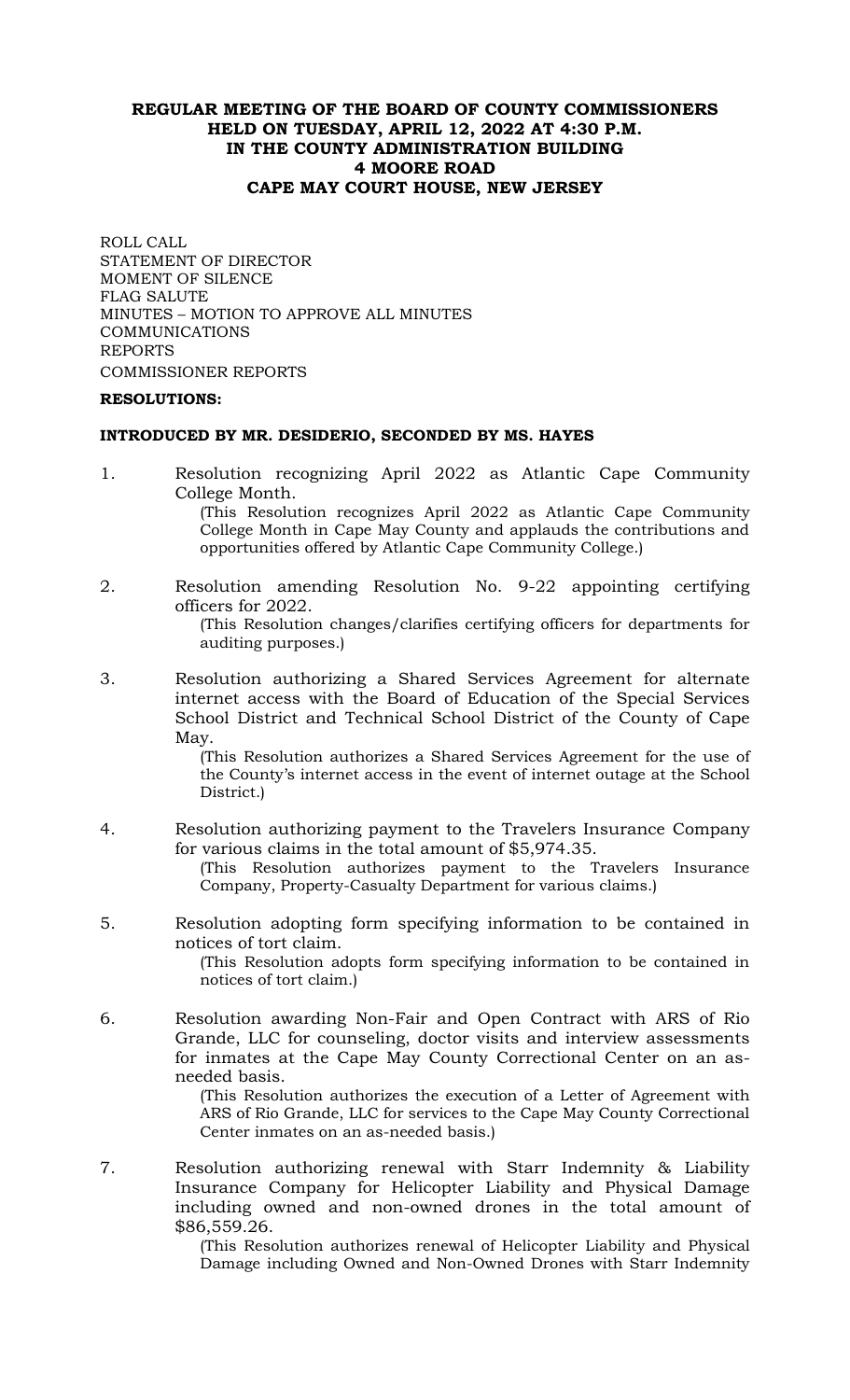& Liability Insurance Company for the term of April 1, 2022 through April 1, 2023.)

- 8. Resolution adding New Classification for County Employees. (This Resolution establishes the use of additional NJCSC titles, and their salary ranges for County employees by amending Resolution No. 5117- 78.)
- 9. Resolution approving Commercial Fishing Revolving Loan Application to Mike's Seafood and Dock – Owner Michael Monichetti in the amount of \$300,000.00.

(This Resolution authorizes a commercial fishing loan in the amount of \$300,000.00 to Mike's Seafood and Dock, for property expansion and construction and to purchase new equipment.)

10. Resolution amending the 2022 Budget for FFY2021 Emergency Management Agency Assistance (EMAA) Grant in the amount of \$55,000.00.

(This Resolution amends the 2022 Budget in the amount of \$55,000.00 for FFY2021 Emergency Management Agency Assistance Grant.)

11. Resolution amending the 2022 Budget for Insurance Fraud Reimbursement Program (Cycle 22) Grant in the amount of \$137,016.00.

(This Resolution amends the 2022 Budget in the amount of \$137,016.00 for Insurance Fraud Reimbursement Program (Cycle 22).)

- 12. Resolution authorizing signatories for Cape May County Home Health Account. (This Resolution changes signatories for Cape May County Home Health Account.)
- 13. Resolution authorizing Signatories for Crest Haven Nursing Home Bank Accounts.

(This Resolution changes signatories for Crest Haven Nursing Home bank accounts.)

- 14. Resolution amending Resolution No. 8-22 for the 2022 Cash Management Plan and Designating the Custodian and Signatories for the "County of Cape May, Board of County Commissioners Account" (This Resolution amends Resolution No. 8-22 for the Cape May County Cash Management Plan for 2022, designates the CFO as custodian of the main bank account and designates those whose authorized signatures must appear on all disbursement checks.)
- 15. Resolution applying to New Jersey Department of Law and Public Safety Division of Highway Traffic Safety for Underage Alcohol Enforcement Project Grant for the period of October 1, 2022 to September 30, 2023 in the amount of \$43,000.00.

(This Resolution applies for the grant funds for underage alcohol enforcement and investigative expenses for the period of 10/01/22 to 09/30/23.)

16. Resolution applying to State of New Jersey for Edward Byrne Memorial Justice Assistance Grant (JAG) No. JAG 1-5TF-18 administered by the Department of Law and Public Safety Division of Criminal Justice in the amount of \$52,858.00 for the period of July 1, 2019 to June 30, 2020.

(This Resolution approves submission of an application to New Jersey Department of Law and Public Safety for funds to support the Multi-Jurisdictional Gang, Gun and Narcotics Task Force Program.)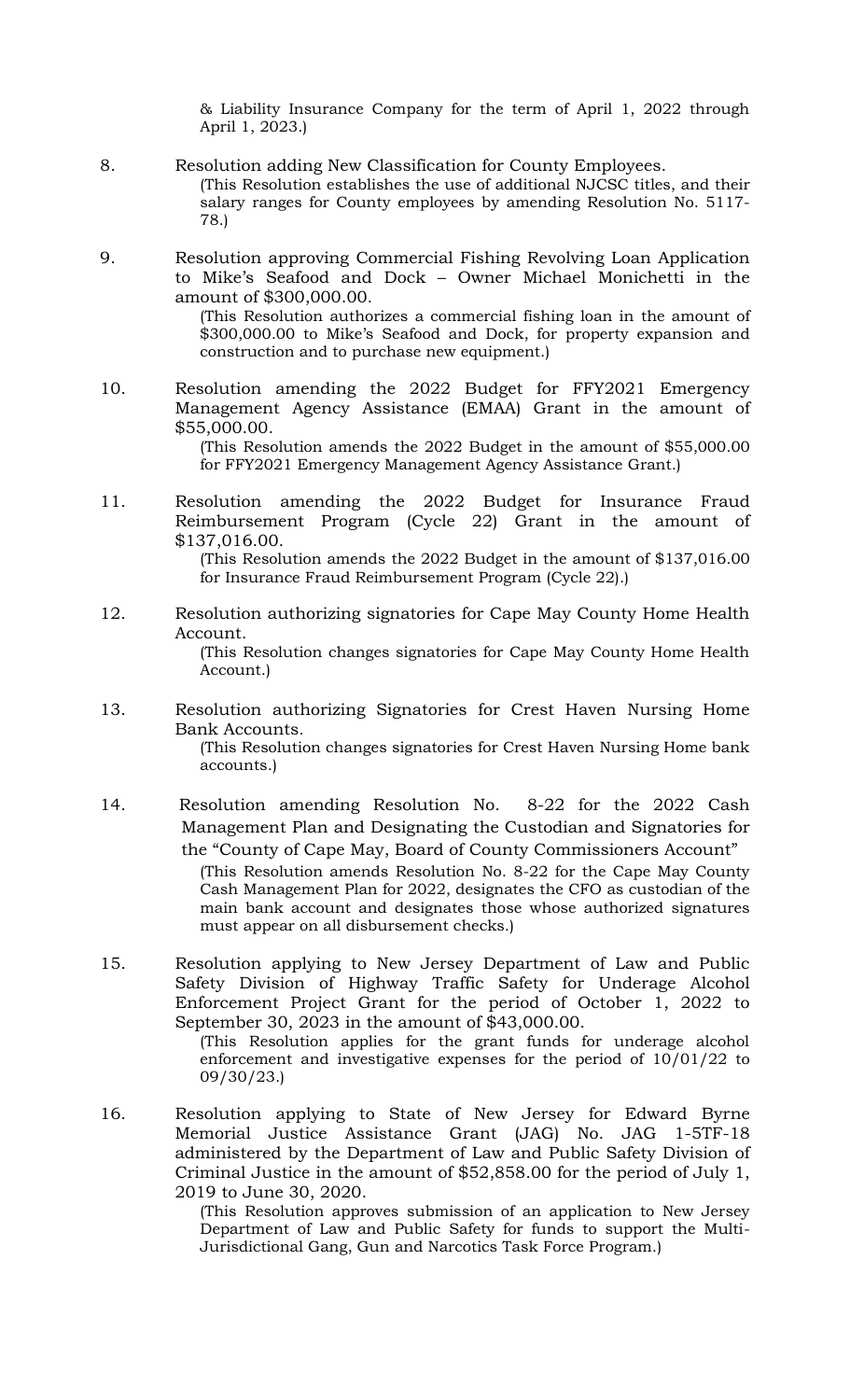17. Resolution applying to State of New Jersey for FY2023 County History Partnership Program Grant administered by Department of State Historical Commission and the County of Cape May Culture & Heritage Division in the amount of \$150,000.00 for the period of January 1, 2023 to December 31, 2023.

> (This Resolution approves submission of an application to New Jersey Department of State Historical Commission for funds to support the County History Partnership Program Grant.)

18. Resolution authorizing additional services for Phase II of Contract No. C8-113 with Michael Calafati Architect, LLC in the amount of \$10,587.50.

(This Resolution authorizes additional services to Contract No. C8-113 with Michael Calafati Architect, LLC for a revised prequalification of bidders and reimbursables for construction documents in the amount of \$10,587.50.)

19. Resolution authorizing renewal of agreements with Local Partners and Entities for the County Commodity Resale System.

> (This Resolution authorizes the renewal of agreements for the County Commodity Resale System between the County, as lead agency, and local municipalities, agencies, and emergency management partners for gasoline and diesel fuel distribution for a term of five (5) years.)

20. Resolution awarding Contract No. C2-54 to X-Ray Imaging, Inc., for the Lease of X-Ray Scanning System for the Sheriff's Office in the amount of \$13,440.00 per annum.

(This Resolution awards Contract No. C2-54 to X-Ray Imaging Inc. to provide two (2) x-ray scanners for the Sheriff's Office in the amount of \$13,440.00 per annum, for a term of four (4) years commencing April 15, 2022.)

## **INTRODUCED BY MR. PIERSON, SECONDED BY MR. MOREY**

21. Resolution granting and amending various Leaves of Absence to County Employees.

(This Resolution authorizes County Employees to be placed on a Leave of Absence in accordance with the County Leave of Absence Policy and the Family Medical Leave Act (FMLA).)

22. Resolution transferring Petty Cash Account for Cape May County Health Department.

(This Resolution transfers the custodian of the Petty Cash Account of the Cape May County Health Department.)

23. Resolution transferring Petty Cash Account for the Crest Haven Nursing and Rehabilitation Center Regular and Crest Haven Nursing and Rehabilitation Center Special Petty Cash Accounts.

(This Resolution authorizes changes to the signatories for petty cash accounts managed by Crest Haven Nursing and Rehabilitation Center due to change of staff members.)

- 24. Resolution appointing certain County employees to their permanent position in their respective offices. (Health Department) (This Resolution is appointing County employees to a permanent title from the New Jersey Civil Service Commission based upon a qualifying action*.*)
- 25. Resolution approving Bayada Home Health Care's Emergency Management Program and Plan, Quality Assurance and Performance Improvement Program and Policy Review Index for the Board of Trustees for the Year 2022.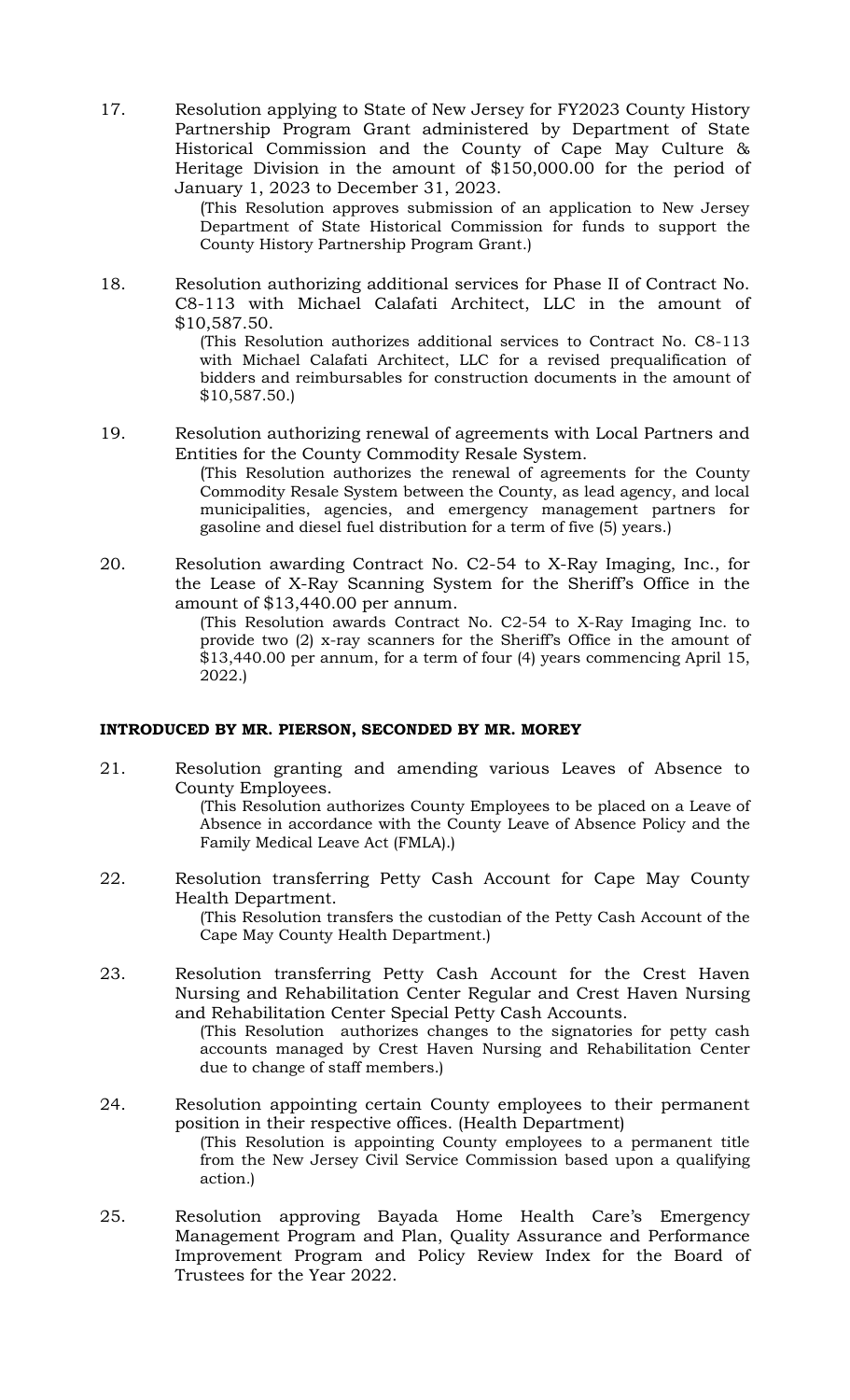(This Resolution approves BAYADA Home Health Care's Emergency Management Program and Plan, Quality Assurance and Performance Improvement Program and Policy Review Index for the Board of Trustees for the Year 2022.)

26. Resolution approving the recommendations of the Homeless Trust Fund Advisory to award funds from the Homeless Trust Fund in the amount of \$151,506.00.

> (This Resolution adopts the recommendation of the Homelessness Trust Fund Advisory Board for 2022 expenditures.)

27. Resolution accepting award from New Jersey Department of Children and Families for Promising Path to Success Grant for the period of October 1, 2021 through September 29, 2022 in the amount of \$10,000.00.

> (This Resolution authorizes the County to accept a grant award of \$10,000.00, Contract# 22 AHER.)

28. Resolution amending the 2022 Budget for Promising Path to Success Grant in the amount of \$10,000.00. (This Resolution amends the 2022 Budget for the Promising Path to Success Grant in the amount of \$10,000.00).

#### **INTRODUCED BY MS. HAYES, SECONDED BY MR. DESIDERIO**

29. Resolution supplementing the 2022 Salary Resolution and approving appointments and salaries.

> (This Resolution authorizes the hiring of new County employees, temporary assignment pay, salary changes or corrections, title changes and promotions of County employees when applicable.)

30. Resolution authorizing the Board to hold a meeting excluding the public on April 12, 2022 at 3:30 p.m. or as soon thereafter as possible or as practicable. Matters falling within attorney-client privilege, pursuant to N.J.S.A.

10:4-12(b)(7), and personnel matters pursuant to N.J.S.A. 10:4- 12(b)(8).

(This Resolution authorizes the Board of County Commissioners to conduct a meeting excluding the public at the stated time in accordance with the Open Public Meetings Act, N.J.S.A. 10:4-1, et seq.)

31. Resolution reappointing Jacqueline Fiore and Jennifer Shivers to the Cape May County Women's Commission. (This Resolution appoints members to the Cape May County Women's

Commission.)

32. Resolution authorizing Application and Indemnification Agreement with Cape Christian Academy for a Walk-A-thon Fundraiser at County Park Central.

(This Resolution permits use of County Park Central by Cape Christian Academy on April 30, 2022.)

33. Resolution authorizing Application and Indemnification Agreement with Cape May County Technical High School for use of County Park East for baseball games.

> (This Resolution permits the Cape May County Technical High School to use County Park East for baseball games.)

34. Resolution authorizing Application and Indemnification Agreement with First United Methodist Church of Cape May Court House for use of County Park Central for a "Praise in the Park" Christian music concert.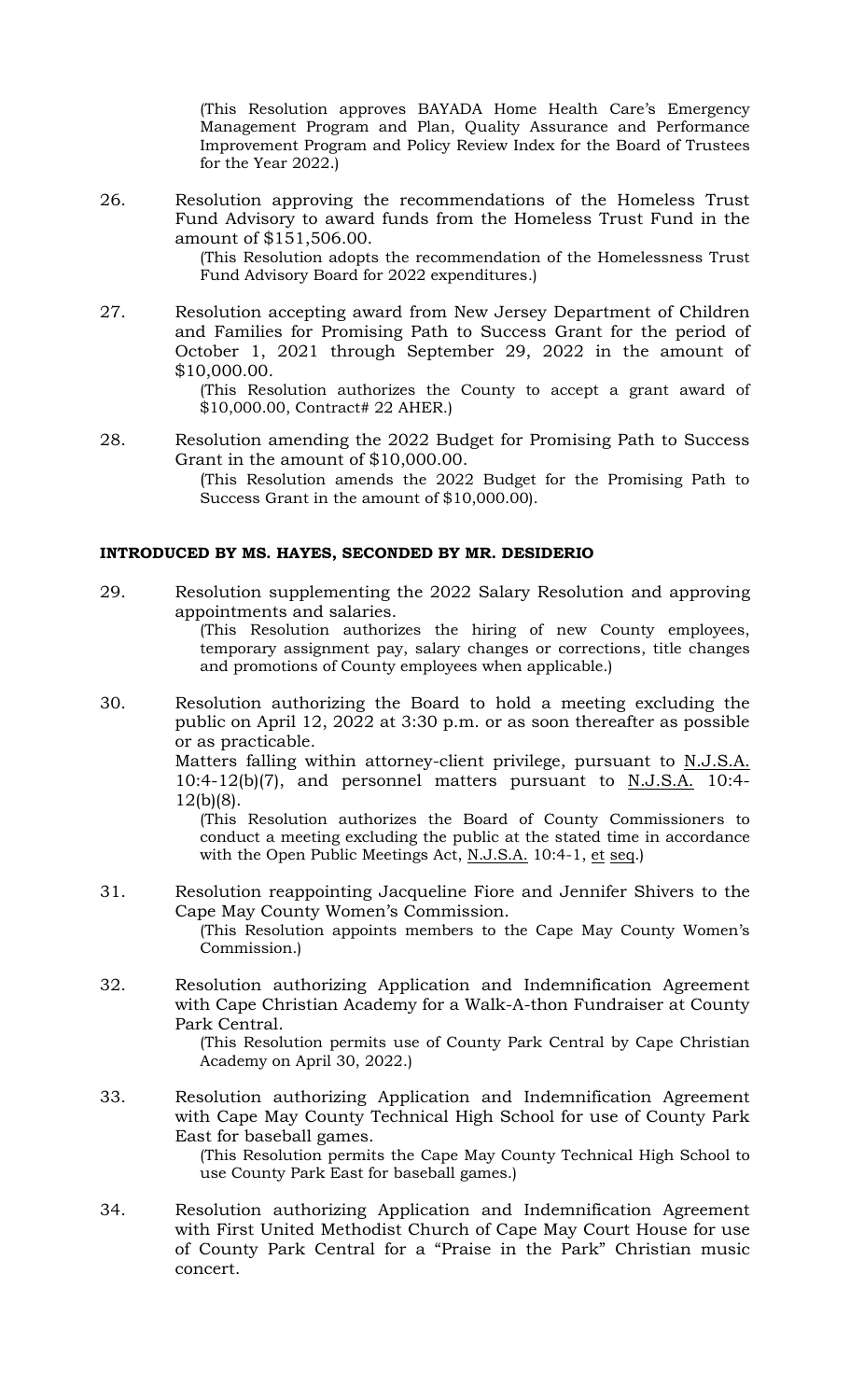(This Resolution authorizes the First United Methodist Church of CMCH use of Park Central on August 6, 2022 for a Christian music concert.)

- 35. Resolution authorizing Pepper Softball League use of County Park East for a softball tournament. (This Resolution permits the Pepper Softball League to hold a softball tournament at County Park East on June 11, 2022.)
- 36. Resolution authorizing execution of an Addendum to Lease Agreement between the County of Cape May and Aramark Sports & Entertainment Services, LLC.

(This Resolution authorizes the execution of an Addendum to Lease Agreement between the County of Cape May and Aramark Sports & Entertainment Services, LLC.)

37. Resolution awarding Contract No. C2-58 to Wallcrawls, LLC to furnish, deliver and install wall artwork for Cape May County Park and Zoo reptile enclosures in the amount of \$68,406.00.

(This Resolution awards Contract No. C2-58 to Wallcrawls, LLC, to furnish, deliver and install wall artwork for the Cape May County Park and Zoo reptile enclosures in the amount of \$68,406.00 commencing on April 13<sup>th</sup>, 2022, and expiring upon project completion.)

38. Resolution authorizing Change Order No. 1 to Contract No. C0-148 with T Associates for Safari Café Architectural and Engineering Design Services in the amount of \$3,600.00. (This Resolution authorizes Change Order No. 1 to Contract No. C0-148

with T Associates for patio redesign due to unknown site conditions in the amount of \$3,600.00.)

#### **INTRODUCED BY MR. MOREY, SECONDED BY MR. PIERSON**

- 39. Resolution opposing New Jersey Department of Environmental Protection's proposed Coastal Regulations. (This Resolution opposes NJDEP's Protecting Against Climate Threats Regulations and the Flood Damage Protection Ordinance.)
- 40. Resolution authorizing the Atlantic County Improvement Authority to award a Contract to Arthur J. Ogren, Inc. in the amount of \$24,708,705.00 for the construction of the Cape May County Government Services District.

(This Resolution authorizes ACIA to award a contract to Arthur J. Ogren, Inc., who was the low bidder following a competitive process pursuant to N.J.S.A. 40A:11-1, et seq.)

41. Resolution authorizing Modification No. 2-Final in the amount of \$50,256.47 to Colliers Engineering & Design for Professional Construction Engineering Services for Repair of the Southwest Bascule Girder Cover Plate and Various Structural Components at the 96th Street Bridge over Great Channel (No. 0500-006) in the Township of Middle and Borough of Stone Harbor.

> (This Resolution increases the ceiling amount for additional work to be performed by Colliers Engineering & Design under their professional construction engineering services agreement for various emergency repairs to the 96th Street Bridge over Great Channel (No. 0500-006), Township of Middle and Borough of Stone Harbor.)

42. Resolution authorizing Modification No. 2 in the amount of \$229,690.43 to NV5 for Professional Engineering Services for Cape May County Park Entrances and Parking Improvements, Township of Middle.

(This Resolution increases the ceiling amount for additional work to include final design services and bid document preparation to be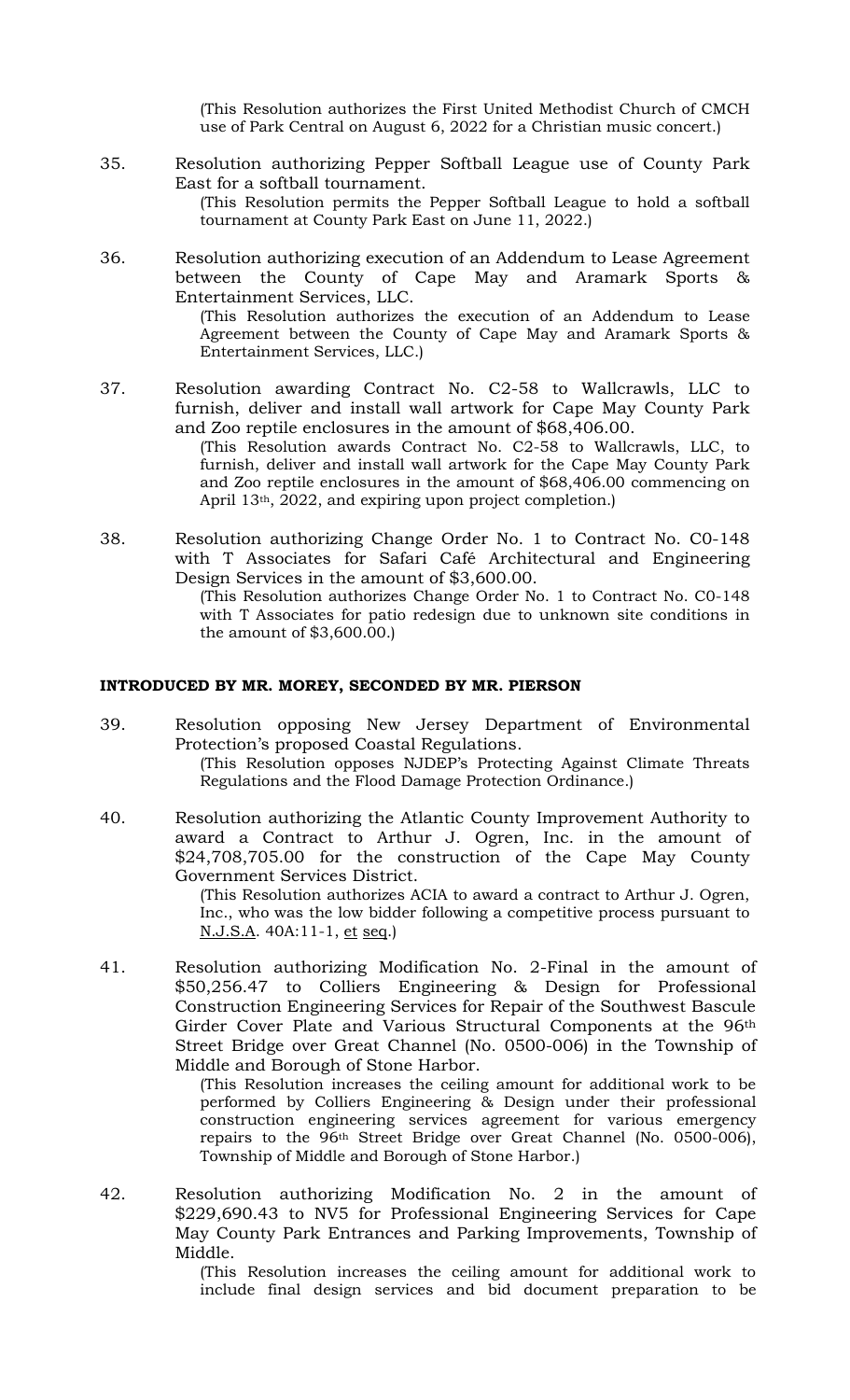performed by NV5 under their professional engineering services agreement for Cape May County Park Entrances and Parking Improvements.)

43. Resolution authorizing Modification No. 1 in the amount of \$9,731.81 to Stantec Consulting Services, Inc. for Professional Traffic and Roadside Safety Engineering Services for Cape May Point Traffic Calming Study, Borough of Cape May Point.

(This Resolution increases the ceiling amount for additional work to be performed by Stantec Consulting Services, Inc. under their professional traffic and roadside safety engineering services agreement for Cape May Point Traffic Calming Study.)

44. Resolution authorizing Modification No. 1 in the amount of \$149,905.47 to the Professional Bridge Engineering Services Agreement with WSP USA, Inc. for Design of Great Channel Bridge Superstructure Repairs and Fender Replacement.

> (This Resolution increases the ceiling amount for additional work to be performed by WSP USA, Inc. under their professional bridge engineering services agreement for Great Channel Bridge Superstructure Repairs and Fender Replacement.)

45. Resolution authorizing an Indemnification Agreement among Police Unity Tour Chapter II, Cape May County Bridge Commission and the County for a group bicycle ride May 10, 2022.

(This Resolution authorizes an organization to conduct an event involving the use of bridges and roads owned by the Bridge Commission and the County, respectively.)

46. Resolution supporting New Jersey Department of Transportation project for Route 50 Upper Bridge Road to Carl Road Pavement Resurfacing, Township of Upper & Corbin City.

(This Resolution supports the New Jersey Department of Transportation project for Route 50 Resurfacing from Upper Bridge Road to Carl Road, Township of Upper and Corbin City.)

47. Resolution authorizing Modification No. 1 in the amount of \$38,149.17 to Xylem Dewatering Solutions, Inc. for Rental of Bypass Pump at Fishing Creek Pumping Station Watershed.

> (This Resolution increases the rental agreement amount of Xylem Dewatering Solutions, Inc. for additional rental time of the emergency bypass pumps for the Fishing Creek Pump Station.)

48. Resolution authorizing Tuckahoe Volunteer Fire Company to solicit contributions along Woodbine-Marshallville Road (CR617), Township of Upper.

(This Resolution permits fire company volunteers to hold 'coin drops' to obtain public contributions which help offset operational expenses.)

49. Resolution authorizing an Indemnification Agreement with Cape May Running Co. for its Great Cape May Footrace 5K/10K on Saturday, May 7, 2022.

(This Resolution gives permission to Cape May Running Co. to close portions of County roads for a 5K/10K.)

50. Resolution approving contract documents for Dias Creek Road (CR612) Resurfacing Improvements from NJ Route 47 to Galloping Way, Township of Middle and authorizing the Clerk of the Board to advertise for bids for same.

(This Resolution approves contract documents and authorizes advertisement.)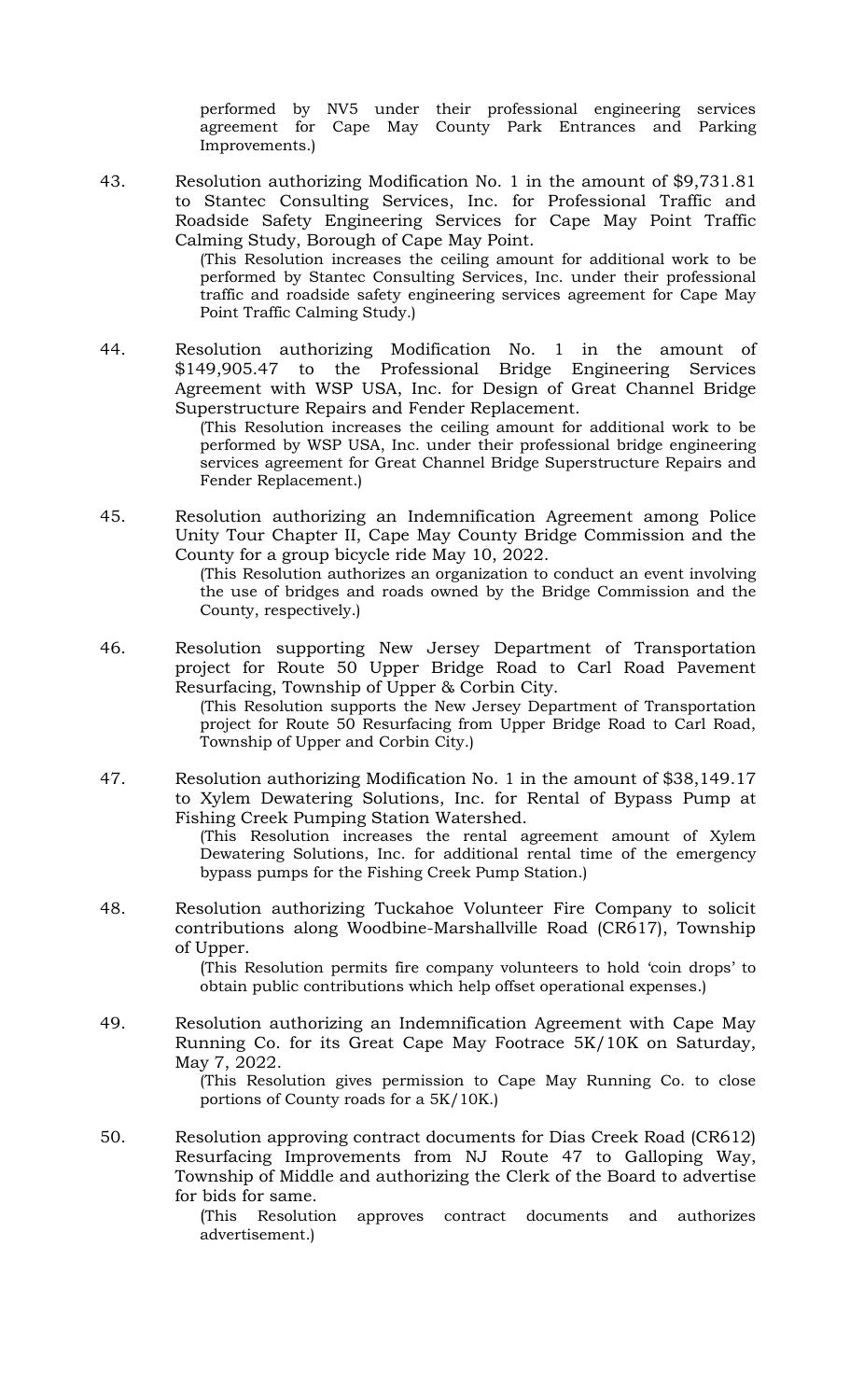51. Resolution authorizing Change Order No. 2 in the amount of \$0.00 to Asphalt Paving Systems, Inc. for DeHirsch Avenue (CR550) Resurfacing Improvements, Borough of Woodbine.

(This Resolution authorizes a change order for an extension of time that will not exceed May 24, 2022.)

52. Resolution amending Resolution No. 1000-19 authorizing approval to submit a Grant Application and a Grant Agreement with the New Jersey Department of Transportation for the 2020 Local Bridges Future Needs Grant Fund Program.

> (This Resolution authorizes the County to apply for funds from the State's Transportation Trust Fund for needs of local bridge improvements for the year 2020. The request is for a six (6) month extension to the award deadline for improvements to the bridges currently under NJDOT review and concurrence for Ocean Drive (CR621) over Upper Thorofare and Ocean Drive (CR619) over Great Channel bridges.)

53. Resolution awarding Contract No. C2-57 to South State, Inc. to furnish and deliver Corson's Inlet Bridge Concrete Deck Repairs in the amount of \$151,841.00.

(This Resolution awards Contract No. C2-57 to South State, Inc., to furnish and deliver Corson's Inlet Bridge Concrete Deck Repairs in the amount of \$151,841.00 commencing April 13, 2022 and expiring upon project completion.)

54. Resolution rejecting all proposals submitted March 23, 2022, in response to 2022 Specification No. 13 to provide Professional Engineering Qualifications for Ocean Drive (CR621) Upgrades and Bridge Improvements.

(This Resolution rejects all proposals received March 23, 2022, for 2022 Specification No. 13, pursuant to N.J.S.A. 40A:11-13.2(d) substantially revise the specifications.)

# **BOND ORDINANCE 1-22 (PUBLIC HEARING)**

Bond Ordinance providing for various Capital Improvements to the Cape May County Technical School District, located within the County of Cape May, State of New Jersey; appropriating \$2,250,000 therefor and authorizing the issuance of \$2,250,000 Bonds or Notes of the County of Cape May, State of New Jersey, for financing of such appropriation.

Open Public Hearing:

Close Public Hearing:

### **ADOPTION OF BOND ORDINANCE 1-22**

### **BOND ORDINANCE 2-22 (PUBLIC HEARING)**

Bond Ordinance providing for the Cape May County Technical School District Expansion Project located within the County of Cape May, State of New Jersey; appropriating \$5,800,000 therefor and authorizing the issuance of \$5,800,000 Bonds or Notes to finance the cost thereof.

Open Public Hearing:

Close Public Hearing:

### **ADOPTION OF BOND ORDINANCE 2-22**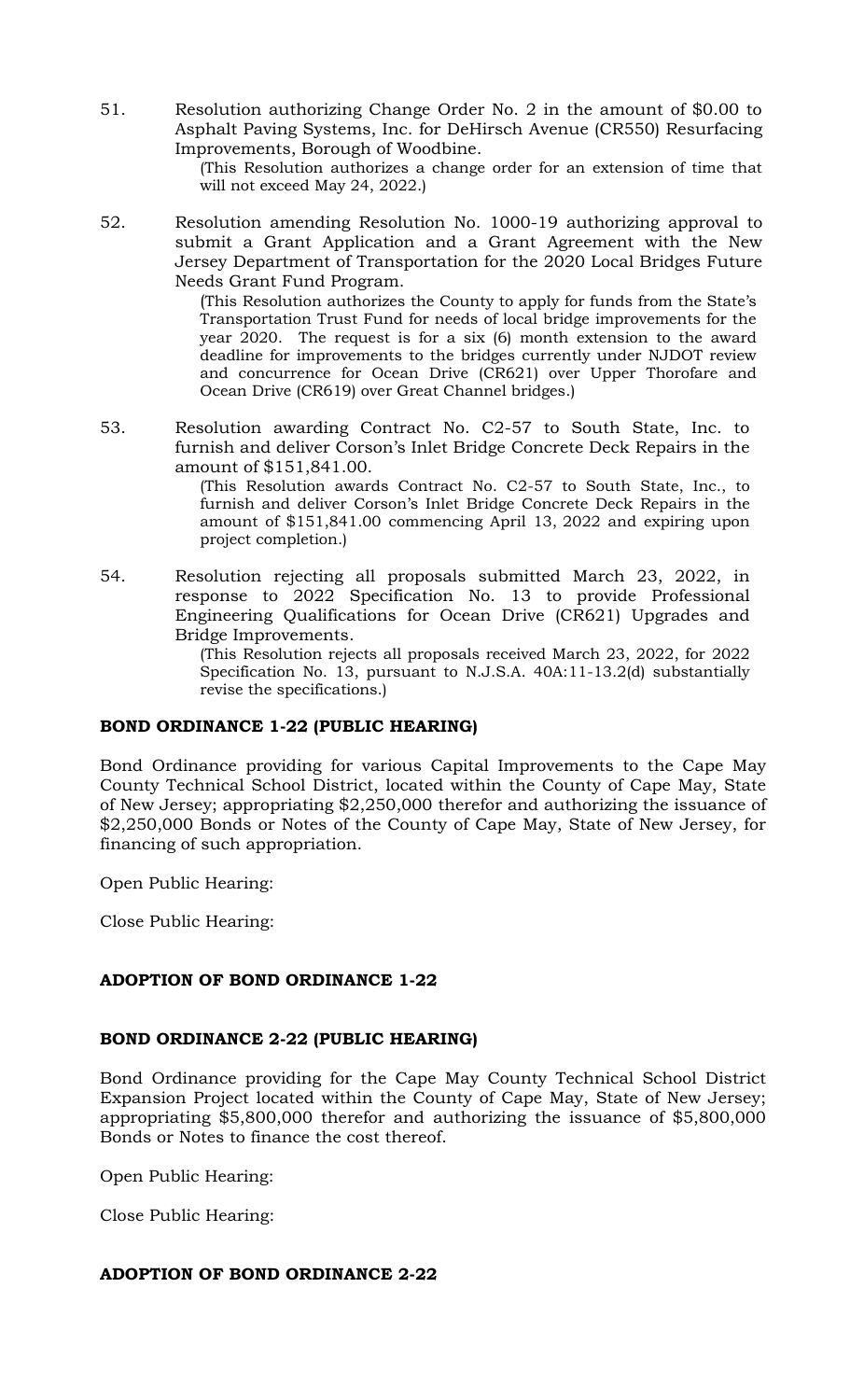## **BOND ORDINANCE 3-22 (PUBLIC HEARING)**

Bond Ordinance providing for a contribution towards a Redevelopment Project (Phase II of the Cape May County Airport Tech Village) being undertaken in the Township of Lower, for and in the County of Cape May, State of New Jersey; appropriating not to exceed \$6,000,000 to fund all or a portion of the cost thereof, and authorizing the issuance of not to exceed \$6,000,000 Bonds or Notes of the County to finance such appropriation, consenting to a financing and determining certain other matters in connection therewith.

Open Public Hearing:

Close Public Hearing:

# **ADOPTION OF BOND ORDINANCE 3-22**

### **BOND ORDINANCE 4-22 (PUBLIC HEARING)**

Bond Ordinance providing for the acquisition of Various Equipment and the Completion of Various Improvements in Furtherance of the Early Voting Program, by and in the County of Cape May, State of New Jersey; appropriating \$1,400,000 therefor and authorizing \$1,333,333 Bond or Notes of the County to finance part of the costs thereof.

Open Public Hearing:

Close Public Hearing:

# **ADOPTION OF BOND ORDINANCE 4-22**

MOTION TO PAY BILLS AND CHECKS BE TRANSFERRED TO THE COUNTY \_\_\_\_\_\_ moved \_\_\_\_\_\_ seconded

PUBLIC COMMENTS:

ADJOURN: \_\_\_\_\_\_\_\_ moved \_\_\_\_\_\_seconded \_\_\_\_\_\_time